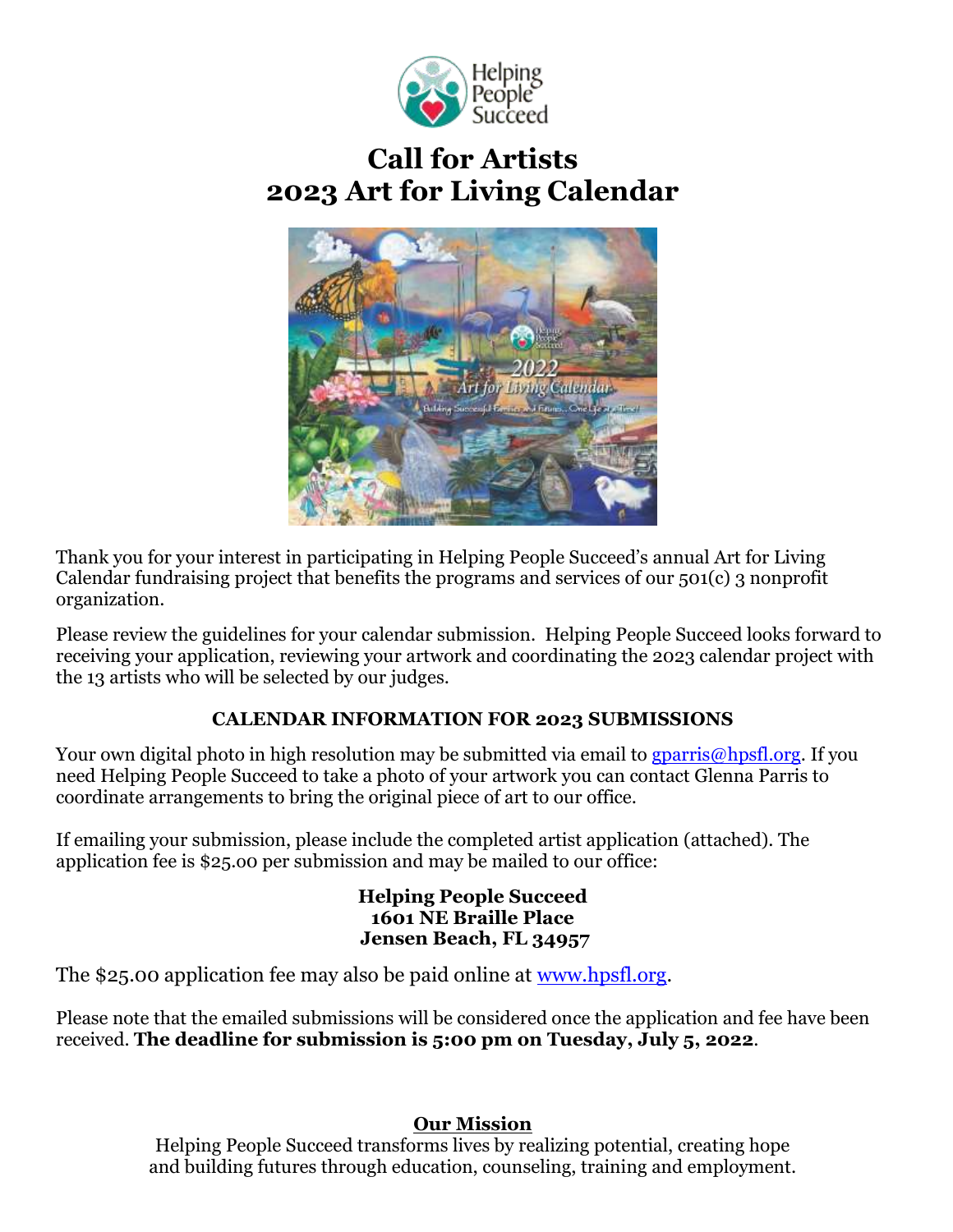

#### **SUBMISSION GUIDELINES**:

- Open to artists in Martin, St. Lucie, Indian River and Okeechobee counties.
- Only the artist who created the original work may apply.
- Please submit in a jpeg format. No frame or glass should be included.
- Horizontal artwork format only. The actual calendar measures (Paintings may be in proportion at  $16" \le x 12"$ h,  $24" \le x 18"$ h, etc.)
- Framed artwork no larger than 48" wide.
- Final selections are based on quality, format, suitability for reproduction and subject matter.
- Subject matter should be tropical and/or local scenery (Examples: fish, birds, trees, beaches). Local scenes may include Indian River Lagoon, St. Lucie or Loxahatchee Rivers, covered bridge roads, the Savannas and views of nature or historical sites.
- Applicants to submit a 300-word biography by email with the jpeg artwork.
- Artists must be more than 18 years old to submit an entry for the 2023 Art for Living Calendar.
- A Selection Committee will review the artwork and notify all artists once the selection process is complete.

#### **ARTISTS SELECTED FOR THE 2023 CALENDAR:**

- When notified, please bring your original artwork to our office in Jensen Beach to be scanned.
- Artwork may be framed or unframed. If framed please note that the actual painting showing is what will be scanned for the calendar.
- You may have your own artwork professionally scanned and sent, via email, to Glenna at [gparris@hpsfl.org.](mailto:gparris@hpsfl.org)
- Original artwork for the calendar to be available for sale by Helping People Succeed from the time of acceptance through December 31, 2022. 35% of the sales will be a contribution to Helping People Succeed.

### **ARTISTS ARE REQUIRED TO PARTICIPATE IN THE FOLLOWING EVENTS:**

- Artists are invited to submit up to 10 pieces of artwork (in addition to the calendar art) for our Art for Living Gallery. Your artwork will be displayed in the gallery from November, 2022 through October, 2023. Visit our website to view the current artwork displayed in our gallery. [www.hpsfl.org.](http://www.hpsfl.org/) 35% of the sales of each painting will be a contribution to Helping People Succeed.
- Once the calendars arrive, each artist will sign their page on approximately 150 calendars. This will be a coordinated effort with the staff at Helping People Succeed.
- Our Pinot & Picasso event will be held on November 19, 2022 at the Harbour Ridge Yacht & Country Club in Palm City. This will be a formal reception and dinner and the calendar artists will be available that evening to autograph calendars and are invited to display a limited number of art pieces for sale.
- There may be additional event activity that will require the 2023 Art for Living Calendar Artists to be present. Notice will be given once those activities are known and/or established.
- Please note that Helping People Succeed will handle all sales and cover all costs of sales, including credit card fees, etc.

#### **SUBMISSION CHECKLIST:**

- \_\_\_\_\_ Completed application
- \_\_\_\_\_ Check for \$25.00 made payable to Helping People Succeed Foundation
- \_\_\_\_\_ Original artwork jpeg for review by judges
- \_\_\_\_\_ 300-word bio in the body of the email or attached as a Word document